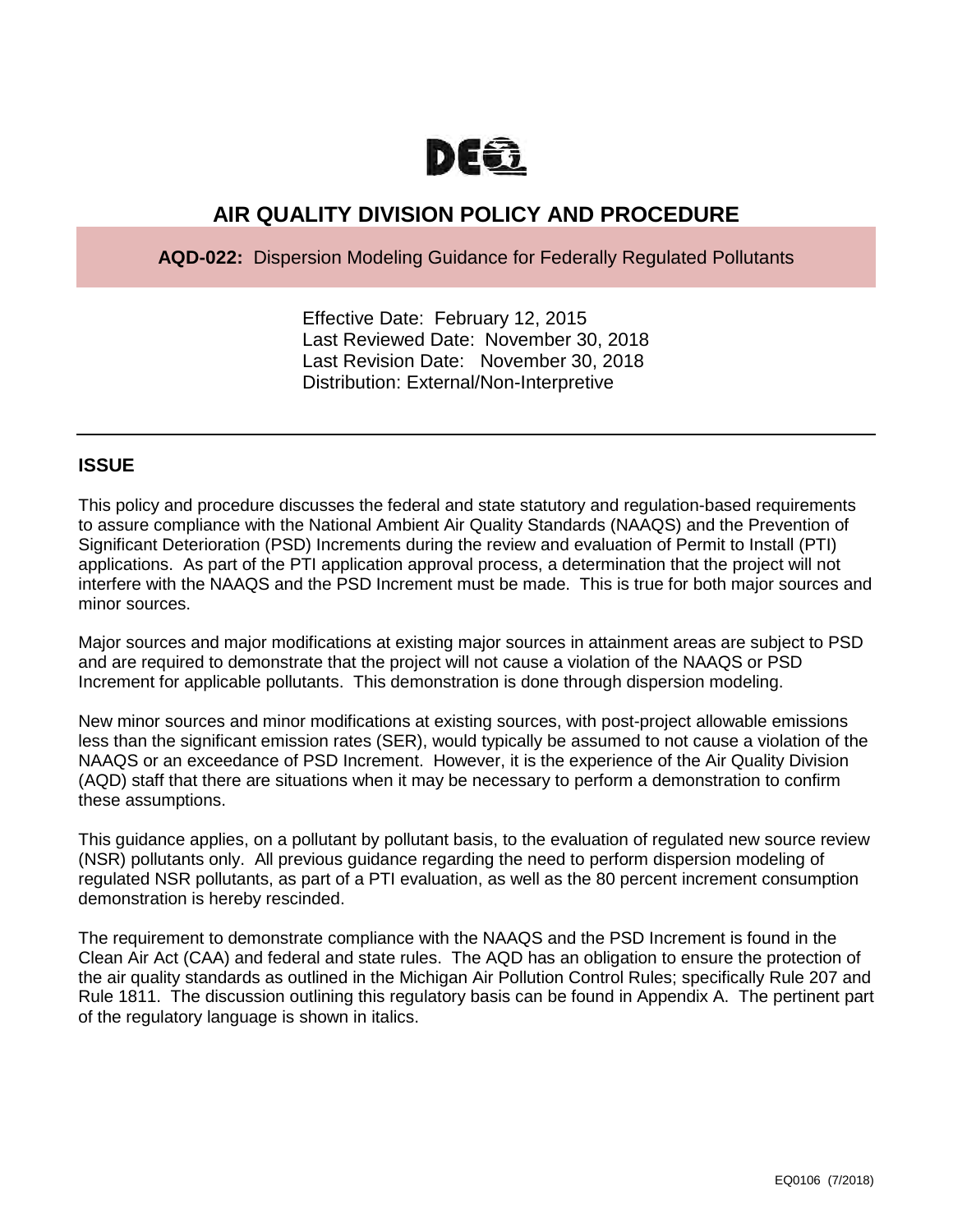Below you will find a decision tree to help work your way through this Policy and Procedure. Please keep in mind that this procedure should be used on a pollutant by pollutant basis unless otherwise defined for the De Minimus Situations.

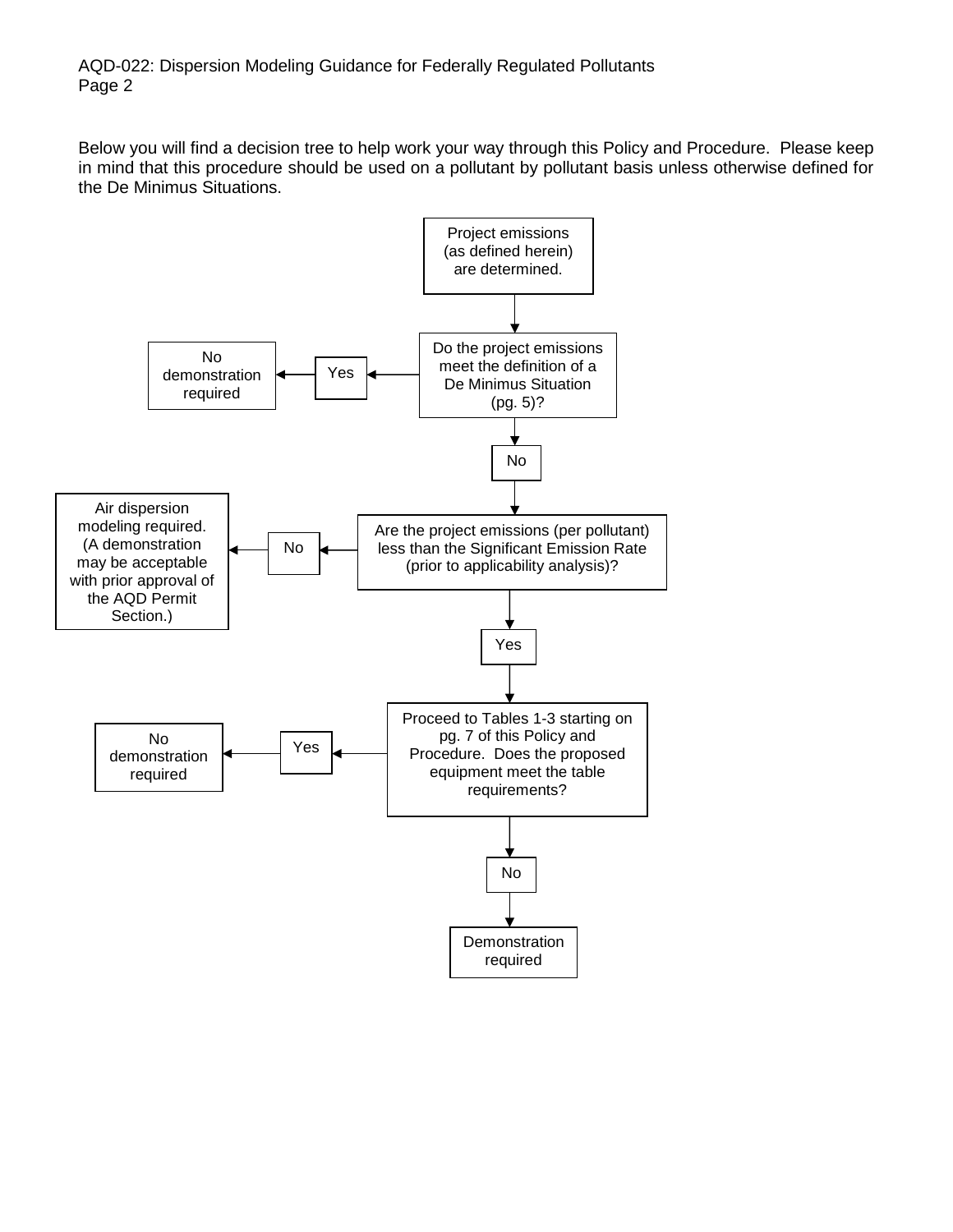## **DEFINITIONS**

The following terms and definitions apply within this Policy and Procedure document.

| <b>Allowable</b><br><b>Emissions</b> | The emission rate calculated using the maximum rated capacity of<br>the process or process equipment, unless there are legally<br>enforceable limits that restrict the operating rate or the hours of<br>operation, or both, and the most stringent of the following:<br>Any applicable standards pursuant to the CAA.<br>(i)<br>Any applicable emission limit specified in the Michigan<br>(ii)<br>Air Pollution Control Rules, including a limit that has a<br>future compliance date.<br>(iii)<br>Any applicable emission rate specified as a legally<br>enforceable permit condition or voluntary agreement,<br>performance contract, stipulation, or order of the DEQ,<br>including a rate that has a future compliance date or a<br>rate proposed as an applicable emission limit in the<br>permit application. |  |
|--------------------------------------|-----------------------------------------------------------------------------------------------------------------------------------------------------------------------------------------------------------------------------------------------------------------------------------------------------------------------------------------------------------------------------------------------------------------------------------------------------------------------------------------------------------------------------------------------------------------------------------------------------------------------------------------------------------------------------------------------------------------------------------------------------------------------------------------------------------------------|--|
| <b>Demonstration</b>                 | Air dispersion modeling or an acceptable qualitative assessment.                                                                                                                                                                                                                                                                                                                                                                                                                                                                                                                                                                                                                                                                                                                                                      |  |
| <b>Fugitive</b><br><b>Emissions</b>  | Those emissions which could not reasonably pass through a stack,<br>chimney, vent, or other functionally equivalent opening.                                                                                                                                                                                                                                                                                                                                                                                                                                                                                                                                                                                                                                                                                          |  |
| <b>Major Source</b>                  | Stationary sources that have the potential to emit 250 tons per<br>year or more of a regulated NSR pollutant or, if they fall into one of<br>the 26 source categories listed in R 336.2801(cc), have the<br>potential to emit 100 tons per year or more of a regulated NSR<br>pollutant.                                                                                                                                                                                                                                                                                                                                                                                                                                                                                                                              |  |
| <b>Major Modification</b>            | A physical change in, or change in the method of, operation of an<br>existing major stationary source that would result in both of the<br>following:<br>A significant emissions increase of a regulated NSR<br>(i)<br>pollutant.<br>(ii)<br>A significant net emissions increase of that pollutant<br>from the major stationary source.                                                                                                                                                                                                                                                                                                                                                                                                                                                                               |  |
| <b>Minor Source</b>                  | A stationary source that does not meet the definition of "major<br>source."                                                                                                                                                                                                                                                                                                                                                                                                                                                                                                                                                                                                                                                                                                                                           |  |
| <b>Minor Source Modification</b>     | A physical change in, or change in the method of, operation of an<br>existing minor stationary source where the potential to emit,<br>including the proposed project, remains below the applicable level<br>(i.e., 100 or 250 tons per year) which would result in the stationary<br>source being classified as a major source.                                                                                                                                                                                                                                                                                                                                                                                                                                                                                       |  |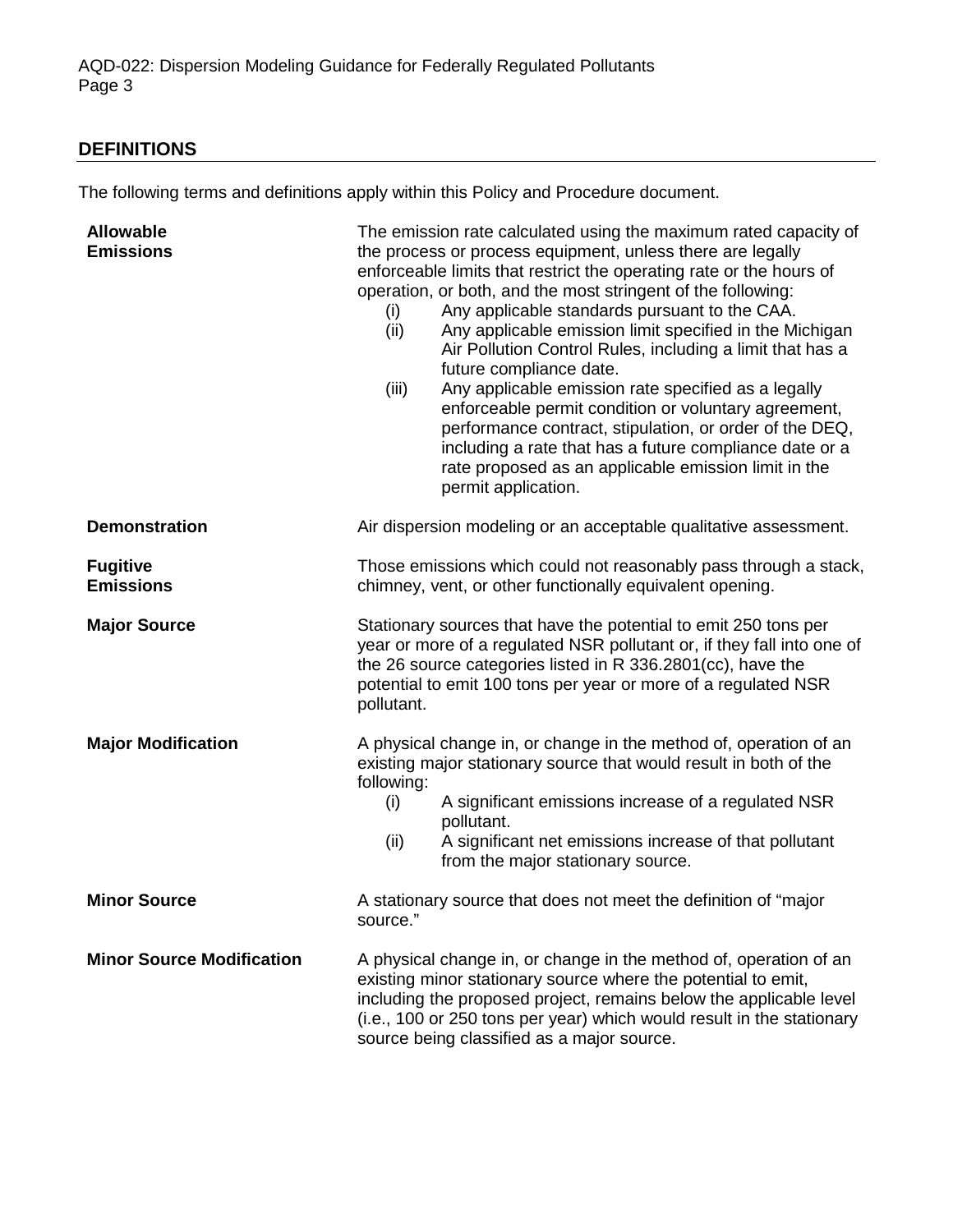| <b>New Stationary</b><br><b>Source</b>           | The siting and installation of a stationary source as defined in<br>R 336.1119(r) where one did not previously exist. Also referred to<br>as a greenfield site.                                                                                                                                                                                                  |                                                         |  |
|--------------------------------------------------|------------------------------------------------------------------------------------------------------------------------------------------------------------------------------------------------------------------------------------------------------------------------------------------------------------------------------------------------------------------|---------------------------------------------------------|--|
| <b>Non-major Pollutant</b>                       | Any pollutant for which the potential to emit from a stationary<br>source, including the proposed project, is below the applicable<br>level (i.e., 100 or 250 tons per year) which would result in the<br>stationary source being classified as a major source.                                                                                                  |                                                         |  |
| <b>Project Emissions</b>                         | The project emissions are associated with the installation and/or<br>modification at the stationary source. Also, if a PSD applicability<br>determination or PSD netting analysis is included in the<br>application, the point at which you determine if a demonstration is<br>required is the emissions increase prior to taking into account any<br>decreases. |                                                         |  |
| <b>Significant</b><br><b>Emission Rate (SER)</b> | The significant emission rates are defined in R 336.2801(qq) and<br>the more commonly modeled regulated NSR pollutants are<br>summarized in the table below:                                                                                                                                                                                                     |                                                         |  |
|                                                  | <b>Regulated NSR Pollutant</b>                                                                                                                                                                                                                                                                                                                                   | <b>Significant Emission</b><br>Rate Tons per year (tpy) |  |

|                                                                       | Rate Tons per year (tpy) |  |  |
|-----------------------------------------------------------------------|--------------------------|--|--|
| Carbon Monoxide (CO)                                                  | 100                      |  |  |
| Nitrogen Dioxide                                                      | 40                       |  |  |
| Sulfur Dioxide (SO <sub>2</sub> )                                     | 40                       |  |  |
| Particulate Matter ≤ 10 microns (PM10)                                | 15                       |  |  |
| Particulate Matter $\leq$ 2.5 microns (PM2.5)                         | 10                       |  |  |
| Lead*                                                                 | 0.6                      |  |  |
| *Lead will be evaluated on a case-by-case basis. If emissions are     |                          |  |  |
| less than the SER, considerations would be made similar to those      |                          |  |  |
| outlined in this guidance for other Regulated NSR Pollutants. If      |                          |  |  |
| emissions are greater than SER or subject to PSD, the default will be |                          |  |  |
| to conduct air dispersion modeling. Communication with the AQD        |                          |  |  |
| prior to submittal of a permit application is highly recommended.     |                          |  |  |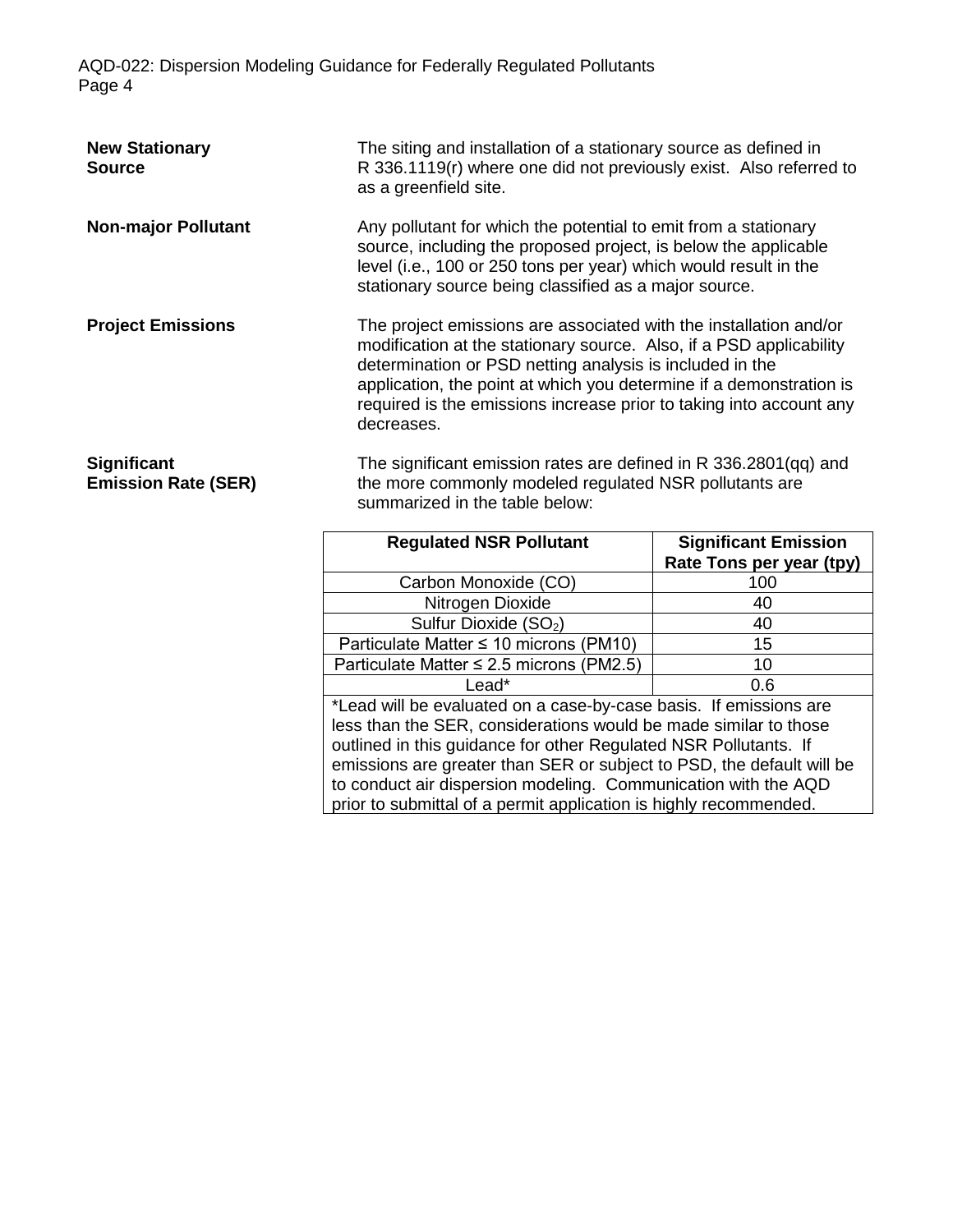## **POLICY**

The AQD evaluates and issues PTIs for both major and minor sources. All sources going through the PTI process, whether major or minor, shall not interfere with the attainment or maintenance of the air quality standard for any regulated NSR pollutant as part of Michigan's attainment program. Additionally, increases in emissions cannot cause or contribute to an exceedance of the PSD Increment. All changes in emissions occurring after the minor source baseline date affect the available increment. Although increment is a PSD requirement and PSD is commonly connected only with major sources and major modifications, all emission increases consume increment. This means that the state has the responsibility and obligation to prevent significant deterioration of air quality in all areas of the state designated as either attainment or unclassifiable, regardless of whether the source is major or minor.

The SER for regulated NSR pollutants subject to a NAAQS are defined in the federal and state PSD regulations as identified in Michigan's Air Pollution Control Rules, Part 18, R 336.2801 (Rule 1801). The purpose of the SER is to determine when a proposed modification at a source is subject to the major source PSD requirements. A PTI application that is for a project (see definition of 'project' above) with either new emission units or the modification of existing emission units that are subject to Part 18 (Rule 1801 et. seq.) must include a demonstration, through dispersion modeling, that the air quality standards (the NAAQS and PSD Increment) are protected for those regulated NSR pollutant emissions increases that exceed their SER. For PTI applications involving proposed projects where the emissions are less than the SER, regardless of the source size, the AQD must also determine that the emissions will comply with the NAAQS and PSD Increment. How this determination is made is outlined in this guidance document.

The following is the AQD's policy regarding air dispersion modeling for federally regulated pollutants. This policy follows the questions in the flowchart located in the Introduction section of this document. Please note that this is not an all-inclusive list, and if you have questions regarding how this policy applies to your project, please contact the AQD Permit Section for further discussion.

#### **De Minimus Situations**:

## *Do the project emissions meet the definition of a De Minimus Situation?*

An owner or operator in the following situations that is applying for a PTI will not typically be required to conduct a qualitative analysis or a dispersion modeling analysis to demonstrate compliance with the PSD Increment and NAAQS.

These source modifications do not typically interfere with the maintenance of the NAAQS or compliance with PSD Increment. However, there may be circumstances when additional qualitative analysis or dispersion modeling of an emissions change less than the SER is appropriate, as discussed elsewhere in this document.

The following definitions apply to this section:

*Minor SER Greenfield* – A new greenfield stationary source with total facility-wide potential to emit less than the respective SER for all regulated NSR pollutants. A *Minor SER Greenfield* could also be an existing structure where no process or equipment is currently located. (See Example 4)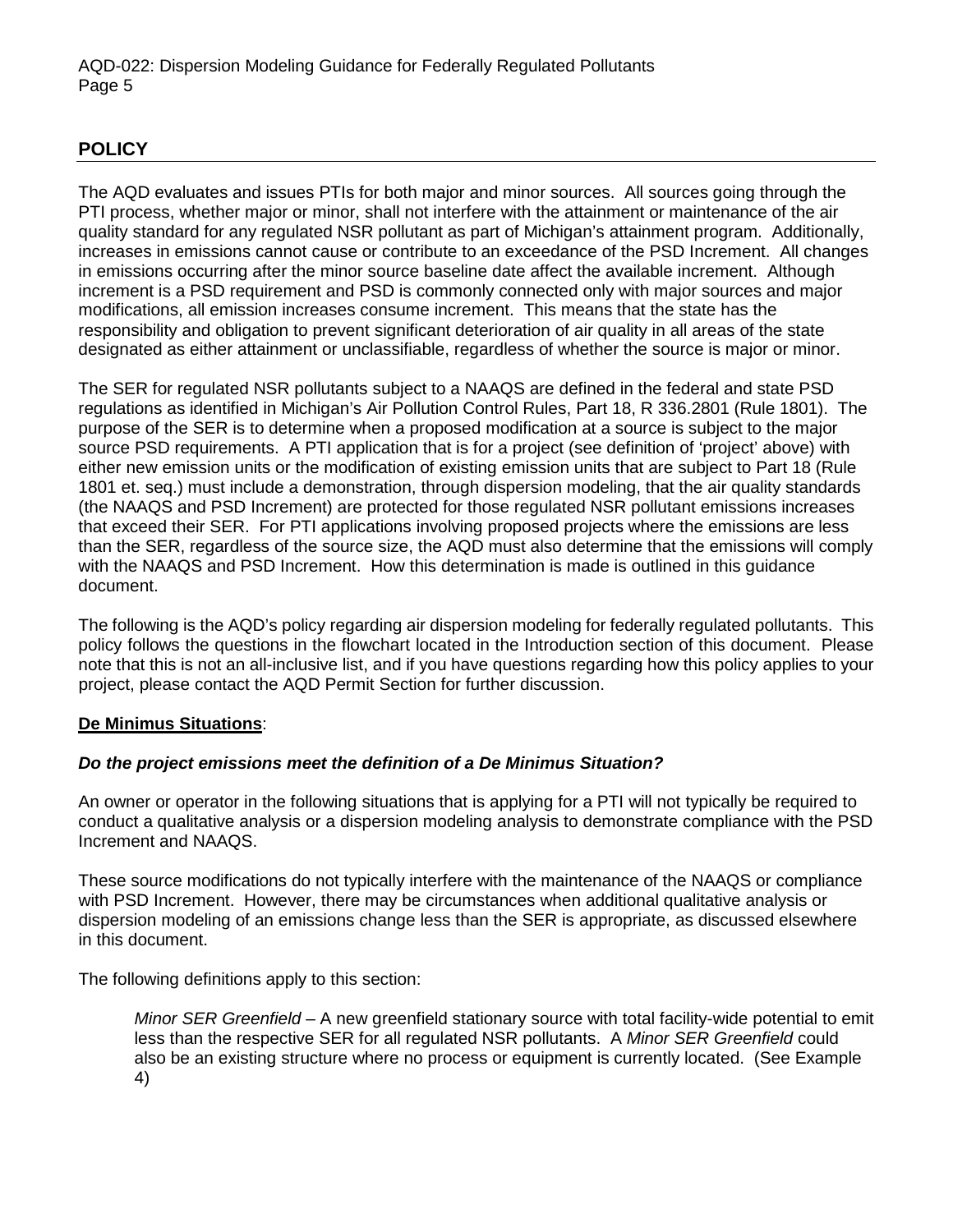*Minor SER Modification* – A minor modification at an existing stationary source with regulated NSR pollutant emissions less than the respective SER, and the total facility-wide emissions for each regulated NSR pollutant remain less than the SER after the project. (See Example 5)

*Minor SER Modification of Non-Major Pollutant (NMP)* – A minor SER modification of an NMP at an existing major PSD source is one where the project emissions of the NMP are less than the SER, and the emissions of the NMP remain less than the SER facility-wide after the project. Communication with the AQD prior to the submission of a PTI application with this situation is highly recommended. (See Example 6)

### **Tables 1, 2 and 3:**

#### *Are the project emissions (per pollutant) less than the Significant Emission Rate (prior to applicability analysis)?*

For the situations below, Tables 1, 2, and 3 identify, on a regulated NSR pollutant basis, when a demonstration for regulatory purposes may not be required. The criteria are based on the allowable emissions of the specific pollutant, and the stack parameters for the project.

The stack parameters in the tables refer to point sources only. If there are fugitive emissions from the project, refer to the fugitive emissions discussion below. The following definitions apply to this section:

#### *Minor SER Modification at an Existing Minor PSD Source*

- Project emissions are less than the applicable SER and:
	- $\circ$  The total facility emissions become greater than the SER but remain less than the applicable PSD threshold. (See Example 7)
	- $\circ$  The total facility emissions are already greater than the SER but remain less than applicable PSD thresholds. (See Example 8)
	- o The total facility emissions become greater than applicable PSD thresholds after the project. (See Example 9)

#### *Minor SER Modification at an Existing Major PSD Source*

- Project emissions of the NMP are less than the applicable SER and the total facility-wide emissions of that NMP are greater than the SER before or after the project. (See Example 10)
- Project emissions of the major pollutant are less than the applicable SER. (See Example 11)

If the project emission increase is greater than the SER, air dispersion modeling will be required as part of the permit application unless the applicant has received prior approval from the AQD that a qualitative assessment is appropriate. Communication with the AQD prior to the submission of a PTI application is highly recommended. (See Example 9)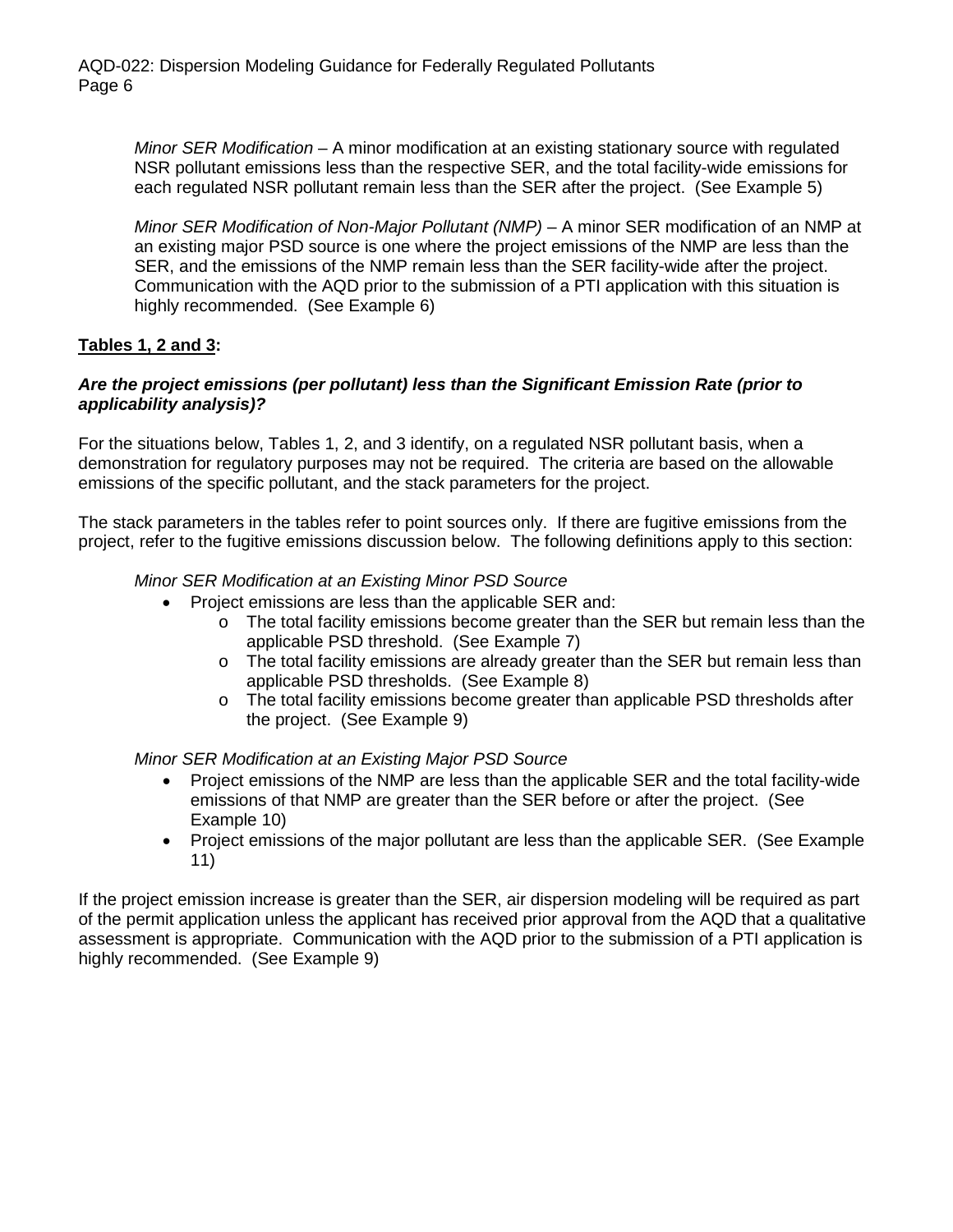#### To use the tables:

Each table should be used on a pollutant by pollutant basis to determine if a demonstration is necessary. First, determine the allowable emissions for the unit or units and see where it falls on the table. If the table requirements can be met, then a demonstration will not be required. If not, a demonstration will be required which can be air dispersion modeling or a qualitative assessment. Please note, that all the footnotes should be reviewed to decide what exceptions the proposed project may meet for the tables.

| <b>Allowable Emissions</b> | Stack Requirements <sup>1</sup>                                                                       | <b>Demonstration</b><br>Required <sup>2</sup> |
|----------------------------|-------------------------------------------------------------------------------------------------------|-----------------------------------------------|
| <b>Greater than SER</b>    | As necessary to meet NAAQS and PSD<br>Increment                                                       | $\mathsf{V}^3$                                |
| 50%-100% of SER            | Minimum height: 60 feet and 1.5 times the<br>building height<br>Orientation: Vertically unobstructed  | N                                             |
|                            | Minimum height: 30 feet<br>Orientation: Vertically unobstructed<br>Building: No Downwash <sup>4</sup> | N                                             |
| 25%-50% of SER             | Minimum height: 40 feet and 1.5 times the<br>building height<br>Orientation: Vertically unobstructed  | N                                             |
|                            | Minimum height: 20 feet<br>Orientation: Vertically unobstructed<br>Building: No Downwash <sup>4</sup> | N                                             |
| Less than 25% of SER       | None                                                                                                  | N                                             |

#### **Table 1**

#### **Nitrogen Oxides (NOx), SO2 and PM10 NAAQS and PSD Increment and PM2.5\* NAAQS**

1. The minimum requirements for stack height, stack/building relationship, and vertically-emitting do not apply to other emission units within the project that, in total, contribute less than 20% of the overall project emissions increase on a pollutant basis. This includes intermittent sources such as a fire pump or emergency generator whose combined emissions contribute to less than 20% of the overall project emissions.

2. Unless otherwise deemed necessary as an exception to this Policy and Procedure or unless the applicant decides to submit a demonstration.

3. If the project emission increase is greater than the SER, air dispersion modeling will be required unless the applicant has received prior approval from the AQD that a qualitative assessment is appropriate.

4. This applies to stack emissions not influenced by buildings or other structures.

\*For PM2.5, Table 1 applies only when PM2.5 Increment does not apply. Table 3 supersedes Table 1 for PM2.5 whenever PM2.5 Increment must be considered.

#### **Table 2**

| <b>Allowable Emissions</b>                                                                                                                                                                                           | <b>Stack Requirements</b>                       | <b>Demonstration</b><br><b>Required</b> |
|----------------------------------------------------------------------------------------------------------------------------------------------------------------------------------------------------------------------|-------------------------------------------------|-----------------------------------------|
| <b>Greater than SER</b>                                                                                                                                                                                              | As necessary to meet NAAQS and PSD<br>Increment |                                         |
| Less than 100% of SER                                                                                                                                                                                                | None                                            |                                         |
| 1. If the project emission increase is greater than the SER, air dispersion modeling will be required unless the applicant has<br>received prior approval from the AQD that a qualitative assessment is appropriate. |                                                 |                                         |

#### **CO NAAQS**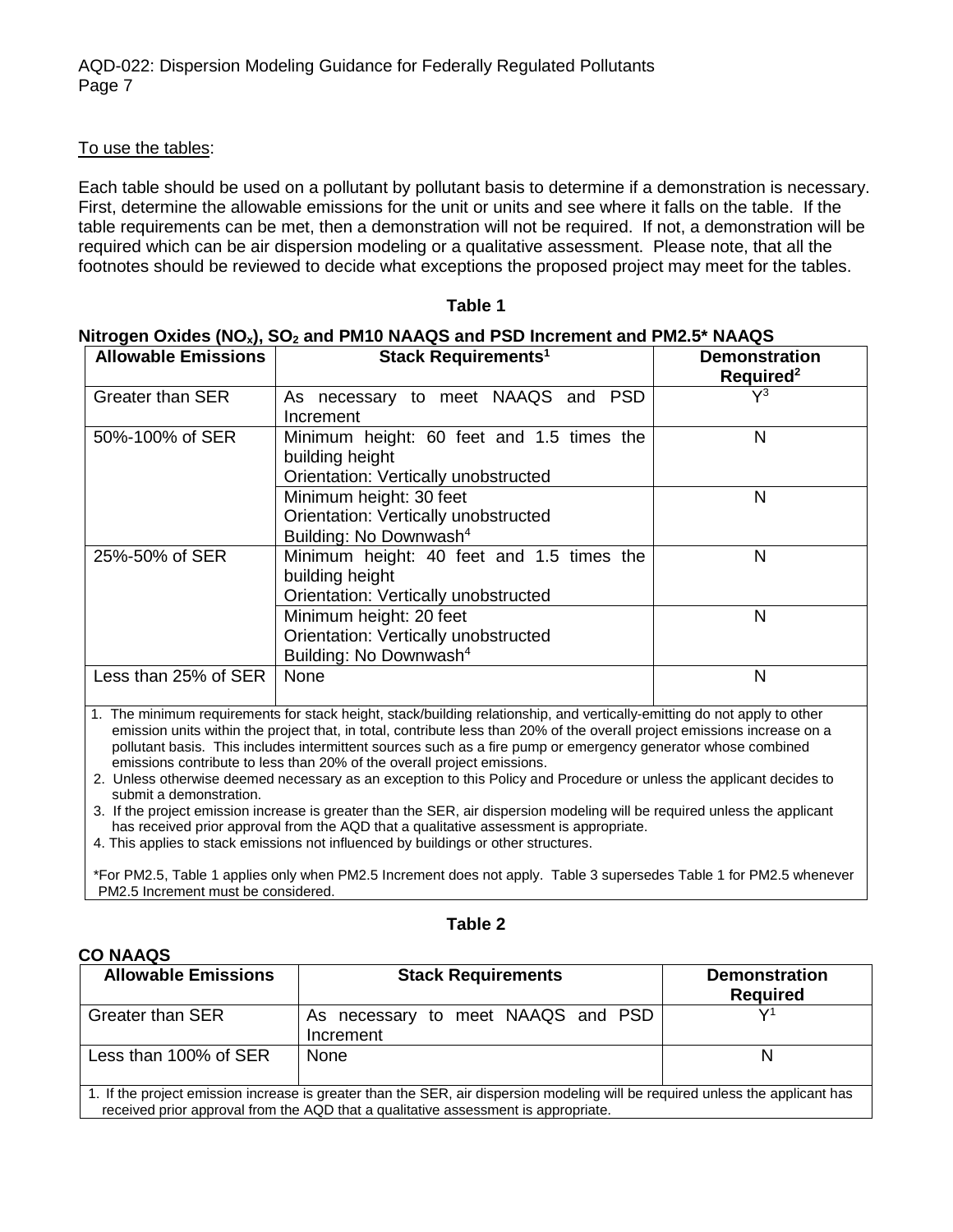#### **Table 3**

#### **PM2.5 NAAQS and PSD Increment, When PM2.5 PSD Increment Applies (Supersedes Table 1 if PM2.5 PSD Increment review applies)**

| <b>Allowable Emissions</b> | Stack Requirements <sup>1</sup>      | <b>Demonstration Required<sup>2</sup></b> |
|----------------------------|--------------------------------------|-------------------------------------------|
| <b>Greater than SER</b>    | As necessary to meet PSD             | $\mathsf{V}^3$                            |
|                            | Increment                            |                                           |
| 50%-100% of SER            | As necessary to meet PSD             | Y                                         |
|                            | Increment                            |                                           |
| 25%-50% of SER             | Minimum height: 60 feet and 1.5      | N                                         |
|                            | times the building height            |                                           |
|                            | Orientation: Vertically unobstructed |                                           |
|                            | Minimum height: 40 feet              | N                                         |
|                            | Orientation: Vertically unobstructed |                                           |
|                            | Building: No Downwash <sup>4</sup>   |                                           |
| Less than 25% of SER       | Minimum height: 40 feet and 1.5      | N                                         |
|                            | times the building height            |                                           |
|                            | Orientation: Vertically unobstructed |                                           |
|                            | Minimum height: 30 feet              | N                                         |
|                            | Orientation: Vertically unobstructed |                                           |
|                            | Building: No Downwash <sup>4</sup>   |                                           |

1. The minimum requirements for stack height, stack/building relationship, and vertically-emitting do not apply to other emission units that, in total, contribute less than 20% of the overall project emissions increase on a pollutant basis. This includes intermittent sources, such as a fire pump or emergency generator whose combined emissions contribute less than 20% of the overall project emissions.

2. Unless otherwise deemed necessary as an exception to this Policy and Procedure or unless the applicant decides to submit a demonstration.

3. If the project emission increase is greater than the SER, air dispersion modeling will be required unless the applicant has received prior approval from the AQD that a qualitative assessment is appropriate.

4. This applies to stack emissions not influenced by buildings or other structures.

If the criteria in the tables above are not met, the applicant will submit to the AQD one of the following demonstrations:

- Dispersion modeling demonstrating that the proposed modification will not interfere with maintenance of the NAAQS or cause or contribute to an exceedance of the PSD Increment.
- A qualitative assessment supporting the conclusion that the proposed modification will not interfere with maintenance of the NAAQS or cause or contribute to an exceedance of the PSD Increment.

#### *Qualitative Assessment*:

A qualitative assessment is an evaluation of the emissions from a potential project that does not include air dispersion modeling, but instead includes a demonstration that the proposed emissions will not interfere with the NAAQS and/or the PSD Increment. This type of assessment may be appropriate in certain situations; however, discussion with the AQD prior to the submittal of this type of demonstration is highly recommended. Some situations that *may be* appropriate for the submittal of a qualitative assessment include, but are not limited to: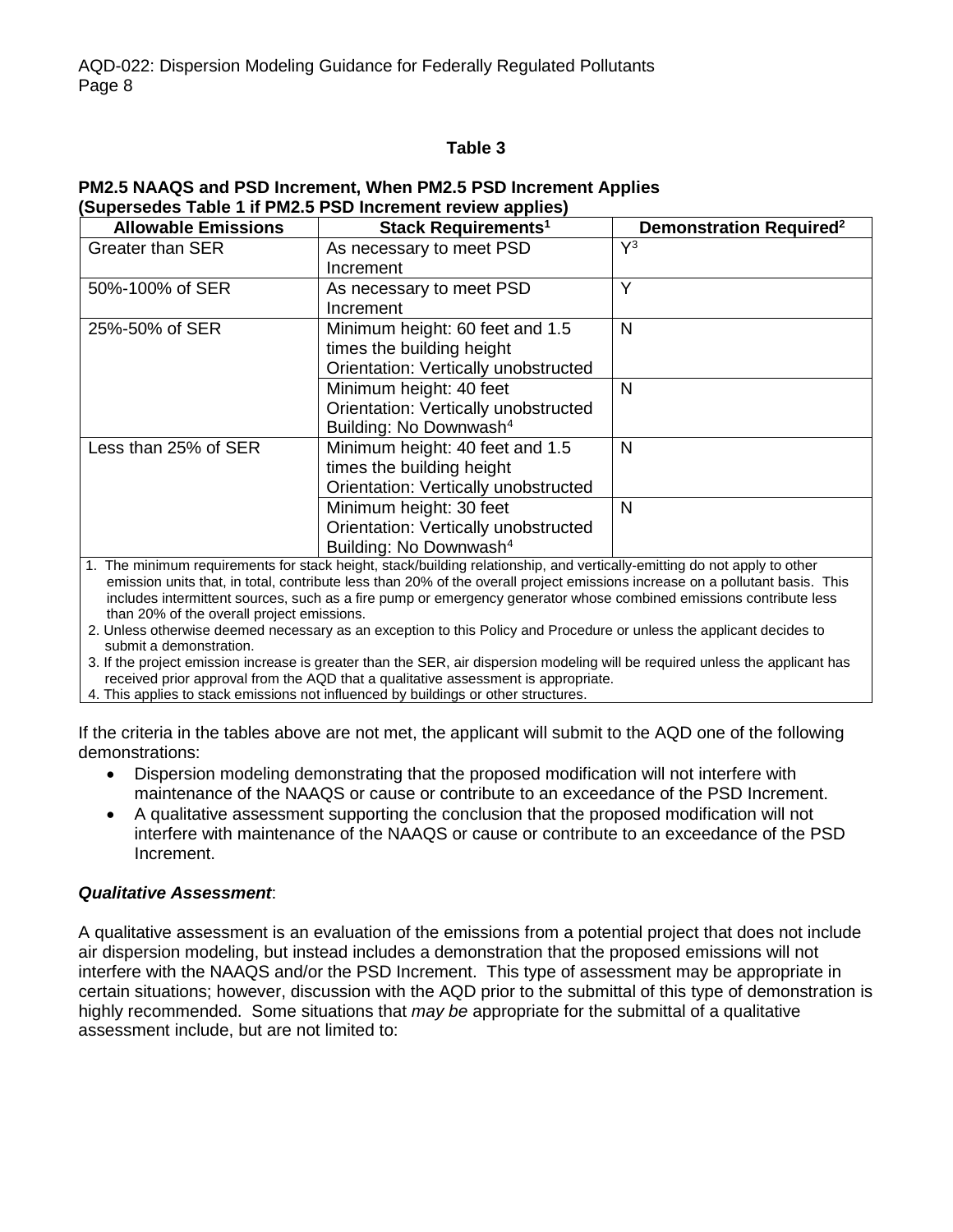- The proposed emissions from the project do not increase above the current allowable emission limits and recent dispersion modeling (within the last three years) has been conducted at the facility.
- There has been no newly promulgated, or revised, standard since the last air dispersion modeling analysis was conducted.
- The proposed emissions from the project are no worse than the existing emissions at the facility, which were previously evaluated through air dispersion modeling.
- The project requests switching to a cleaner burning fuel, and the emissions will be less than currently allowed by permit.
- The project proposes the installation of control equipment which will reduce the emissions from currently allowed limits, and the stack parameters associated with the control equipment are similar to current stack parameters at the facility.

For an existing source that is not triggering a major PSD modification and the emissions are not greater than the SER, a qualitative air quality assessment may be used. For emissions greater than SER, a qualitative assessment may be considered with prior approval from the AQD. See Appendix B for examples where a qualitative assessment would be appropriate.

Items to consider in the air quality assessment are a narrative description of the current air quality conditions and the expected impact the permitted source would have on that air quality. Other factors to consider in the qualitative discussion include previous modeling results if available, meteorology, terrain, distance to ambient air, expected emissions increases and decreases and associated release characteristics, quality of data, etc.

If the qualitative assessment cannot demonstrate that no adverse impacts to air quality would be expected, a screening analysis should be performed next. Sources that cannot demonstrate protection of air quality using a screening technique should continue to refined modeling.

If upon review of the qualitative assessment, it is the AQD's judgment that additional air quality impact analyses are necessary to demonstrate that the proposed modification will not interfere with maintenance of the NAAQS or cause or contribute to an exceedance of a PSD Increment, the applicant will be required to conduct a dispersion modeling analysis.

## *Fugitive Emissions*:

If fugitive emissions (as regulated pollutants) exist as either part of an overall project or as the entire project, they should be included in the emission calculations when determining if a modeling demonstration is required. A project that involves fugitive emissions should identify the level of fugitive emissions, the location of the fugitive emissions associated with the project, and any control strategy that will be used for those fugitive emissions in the discussion. It is suggested that the permit applicant contact the AQD to discuss the proposed project, and associated fugitive emissions, to determine if a demonstration is appropriate. This may be done at a pre-application meeting or conference call prior to the submittal of a permit application.

Additionally, when fugitive emissions (as regulated pollutants) are part of an overall project at a facility, consideration should be made that if the project by itself meets the requirements of any of the previous tables, where a modeling demonstration would not be required, the fugitive emissions alone may not necessarily require a demonstration.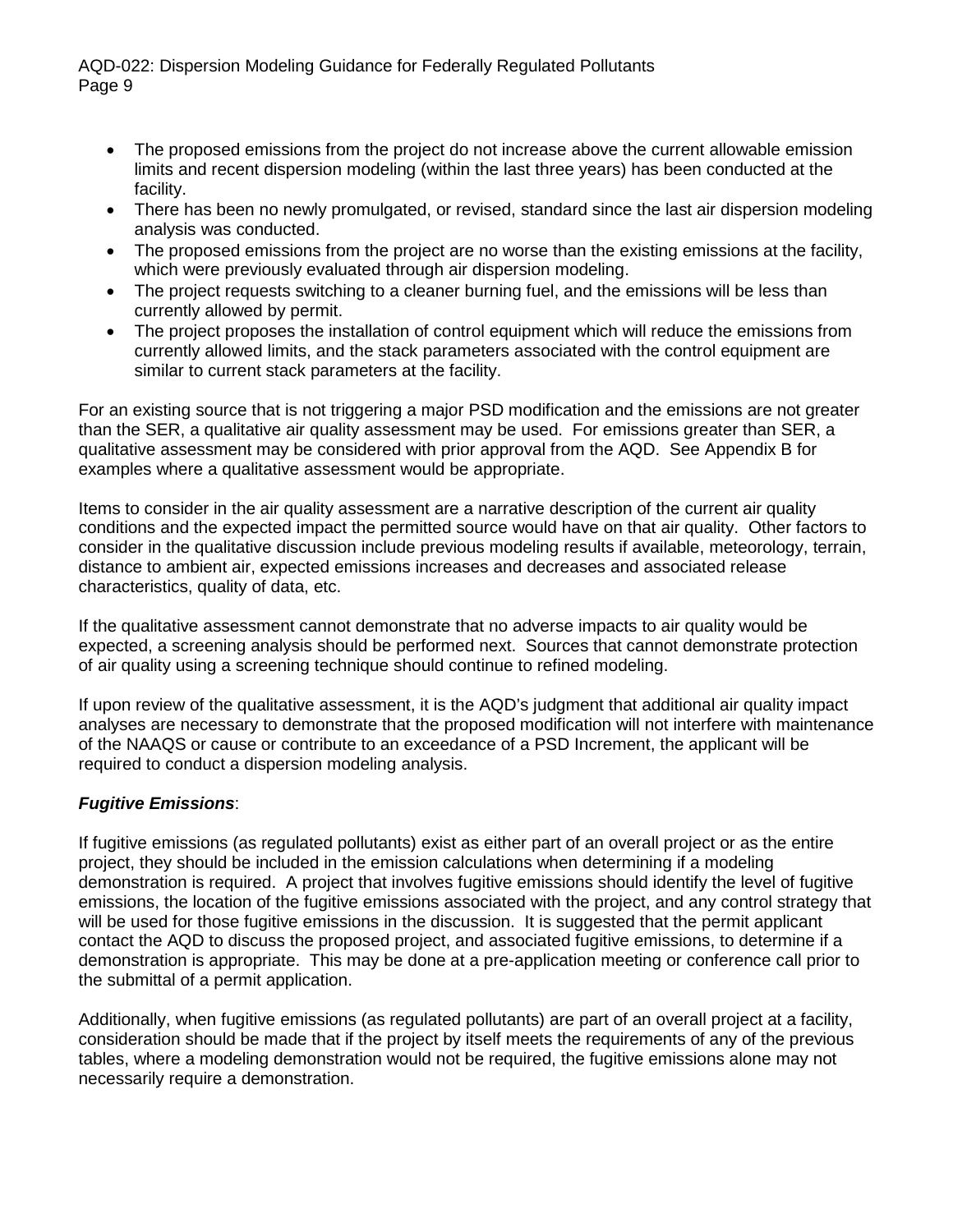## **EXCEPTIONS TO THE POLICY:**

As discussed above, a determination that a proposed project will not interfere with the NAAQS and the PSD Increment must be made. There are numerous reasons why dispersion modeling would be needed for the review of a project that is not a major source or a major modification, and with allowable emissions increases that are less than the SER. Examples of situations where dispersion modeling may be needed include:

- Poor dispersion characteristics due to building or stack design or area topography. (e.g., nonvertical discharges, obstructions such as raincaps, stack heights less than 1.5 times the building height, changes in stack parameters that degrade dispersion characteristics.) (See Example 1)
- Close proximity of sensitive populations such as hospitals and schools.
- Knowledge of an existing or potential NAAQS or PSD Increment problem in the area, based on existing monitoring data or past modeling demonstrations.
- High background concentration where a minor impact could trigger a NAAQS violation.
- High short-term (hourly) emission rates in relation to the annual emissions.

If in the judgment of the AQD, based on the above, the source has potential to interfere with the maintenance of the NAAQS or to cause or contribute to an exceedance of the PSD Increment; the applicant may be required to submit a demonstration that the source will not have an adverse air quality impact.

## **PROCEDURE**

Prior to the submittal of a permit application, the applicant is encouraged to participate in a preapplication meeting where, among other things, modeling requirements are discussed. If the application is for a project that is subject to major source review (i.e. PSD), the applicant is required to submit modeling with the initial application for those regulated NSR pollutants that trigger major source requirements. Following is the procedure for all regulated NSR pollutants not subject to major source requirements:

| <b>Step</b> | Who                | Does What                                                                                                                                                                                                                                                                                                                                                                                                    |  |
|-------------|--------------------|--------------------------------------------------------------------------------------------------------------------------------------------------------------------------------------------------------------------------------------------------------------------------------------------------------------------------------------------------------------------------------------------------------------|--|
|             | Permit<br>Engineer | As part of the technical completeness review:<br>Determine the category of the proposed project.<br>Conduct an evaluation of the proposed project and facility to<br>determine whether a demonstration is required or whether the<br>applicant has otherwise met the criteria in this policy.<br>• Communicate with the applicant regarding their submittal and<br>whether further information is necessary. |  |
| 2           | Applicant          | If applicable, ensure that the criteria in Tables 1-3 are met or a<br>demonstration is included as part of the application or provided upon<br>request of the AQD.                                                                                                                                                                                                                                           |  |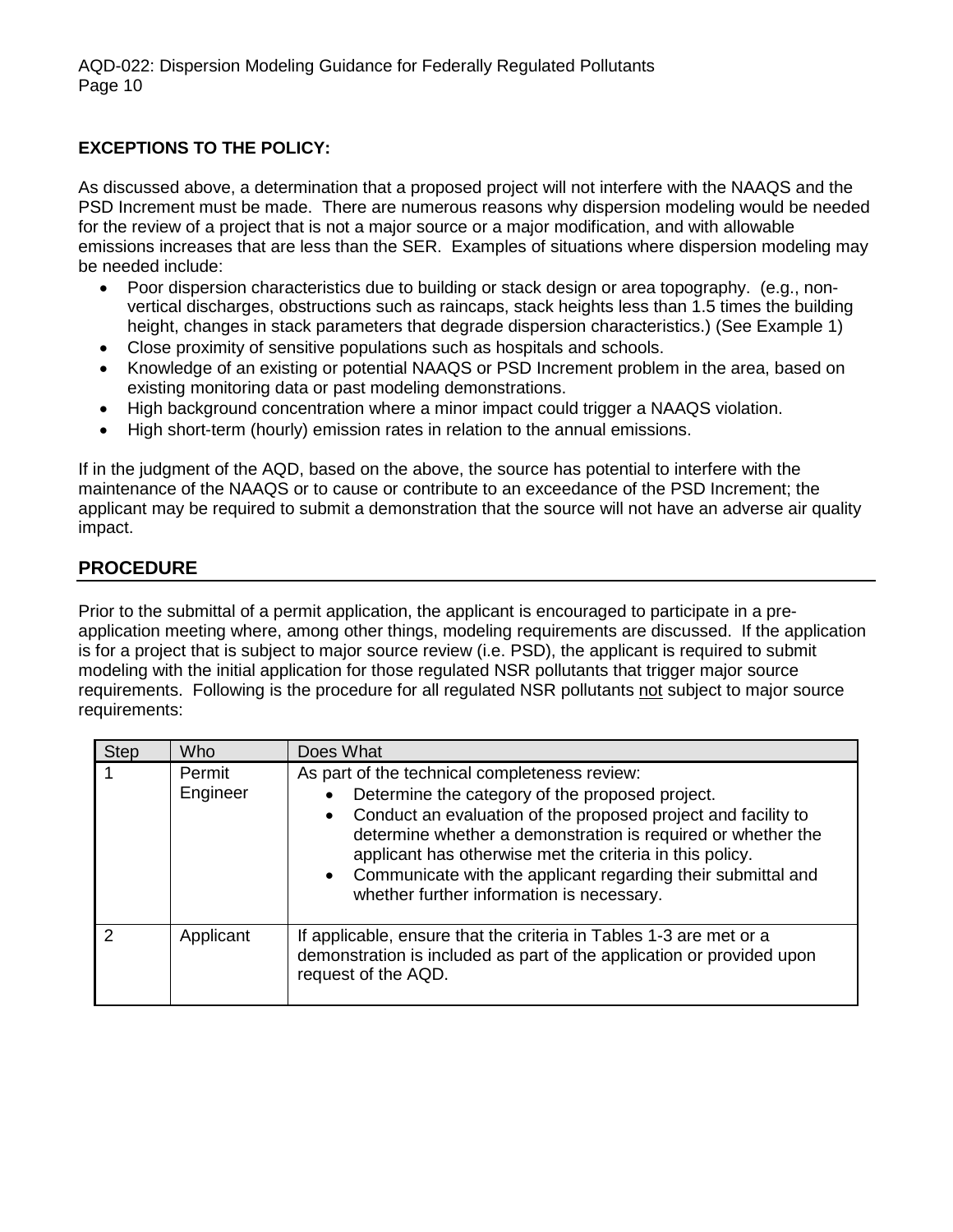### **LINKS TO ADDITIONAL INFORMATION**

Alabama Power Co. v. Costle 636 F. 2d 323, 362 (DC Cir 1979)

## **APPROVING AUTHORITY**

 $\alpha$ rutte Sertz

Annette Switzer, Manager Air Quality Division, Permit Section

### **HISTORY**

| Policy No. | Action   | Date      | Title                                         |
|------------|----------|-----------|-----------------------------------------------|
| AQD-022    | Original | 2/12/2015 | Dispersion Modeling Guidance for              |
|            |          |           | <b>Federally Regulated Pollutants</b>         |
| AQD-022    | Revised  |           | 11/30/2018   Dispersion Modeling Guidance for |
|            |          |           | Federally Regulated Pollutants                |

## **CONTACT/UPDATE RESPONSIBILITY**

Any questions or concerns regarding this policy and procedure should be directed to Annette Switzer, 517-284-6803 or switzera2@michigan.gov.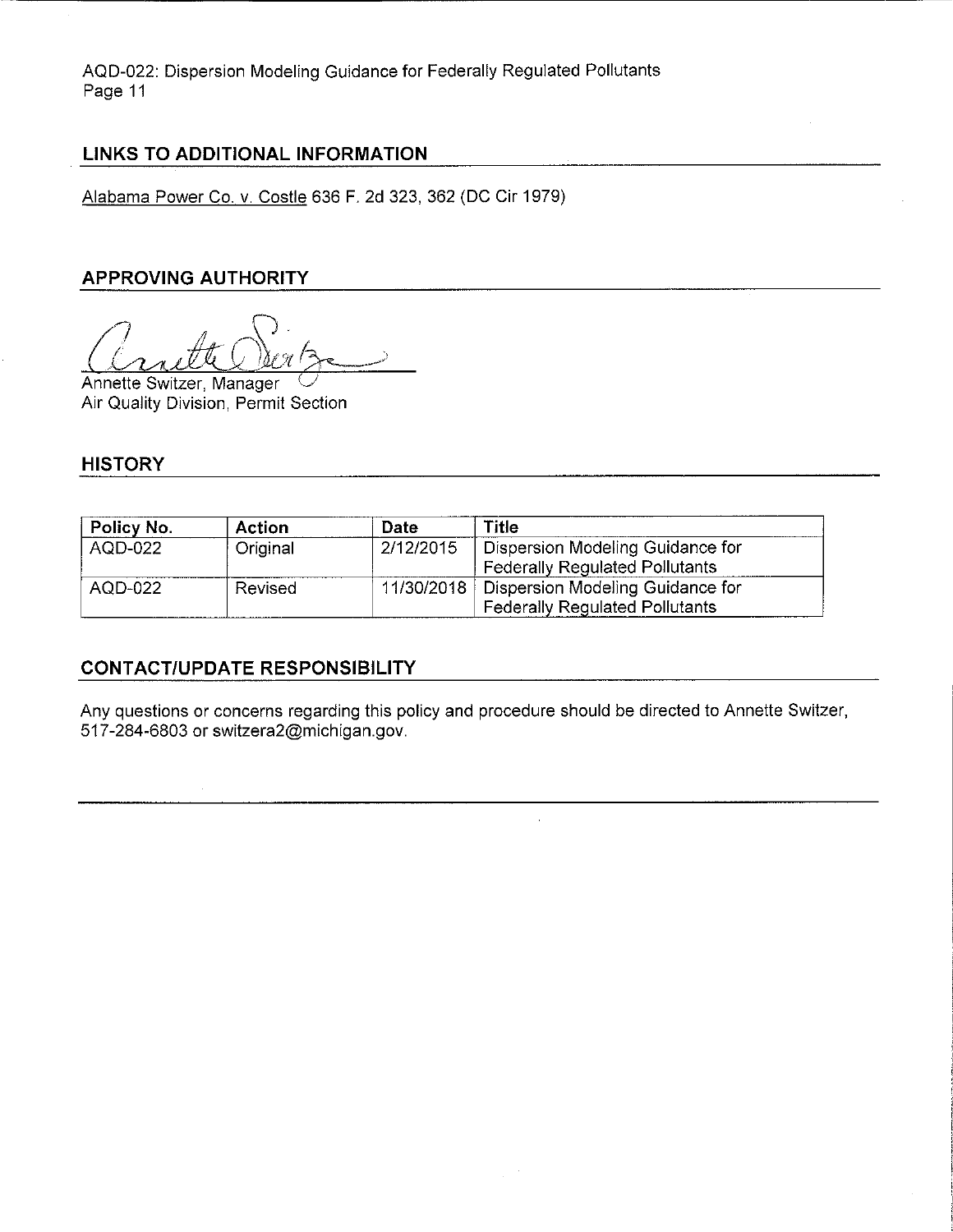## **APPENDICES**

#### **Appendix A Authority—Dispersion Modeling**

The requirement to demonstrate compliance with the NAAQS and the full PSD Increment are found in the CAA, and federal and state rules. The following discussion outlines this regulatory basis. For clarity, the pertinent part of the regulatory language is shown in italics.

Clean Air Act, Title I – Air Pollution Prevention and Control.

#### Subpart 1.

*Sec. 110. Implementation plans* 

*(a)(1) Each State shall, after reasonable notice and public hearings, adopt and submit to the Administrator, within 3 years (or such shorter period as the Administrator may prescribe) after the promulgation of a national primary ambient air quality standard (or any revision thereof) under section [109](http://www.law.cornell.edu/uscode/text/42/7409) of this title for any air pollutant, a plan which provides for implementation, maintenance, and enforcement of such primary standard in each air quality control region (or portion thereof) within such State. …* 

*(2) Each implementation plan submitted by a State under this Act shall be adopted by the State after reasonable notice and public hearing. Each such plan shall—* 

*(A) ……*

*(C) include … regulation of the modification and construction of any stationary source within the areas covered by the plan as necessary to assure that national ambient air quality standards are achieved, including a permit program as required in parts C and D;*

*(D) contain adequate provisions—* 

*(i) prohibiting, consistent with the provisions of this title, any source or other type of emissions activity within the State from emitting any air pollutant in amounts which will—* 

*(I) contribute significantly to nonattainment in, or interfere with maintenance by, any other State with respect to any such national primary or secondary ambient air quality standard, or*

*(II) interfere with measures required to be included in the applicable implementation plan for any other State under part C to prevent significant deterioration of air quality or to protect visibility,*

*(ii) insuring compliance with the applicable requirements of sections 126 and 115 (relating to interstate and international pollution abatement); … (K) provide for—* 

*(i) the performance of such air quality modeling as the Administrator may prescribe for the purpose of predicting the effect on ambient air quality of any emissions of any air pollutant for which the Administrator has established a national ambient air quality standard, and*

*(ii) the submission, upon request, of data related to such air quality modeling to the Administrator; …*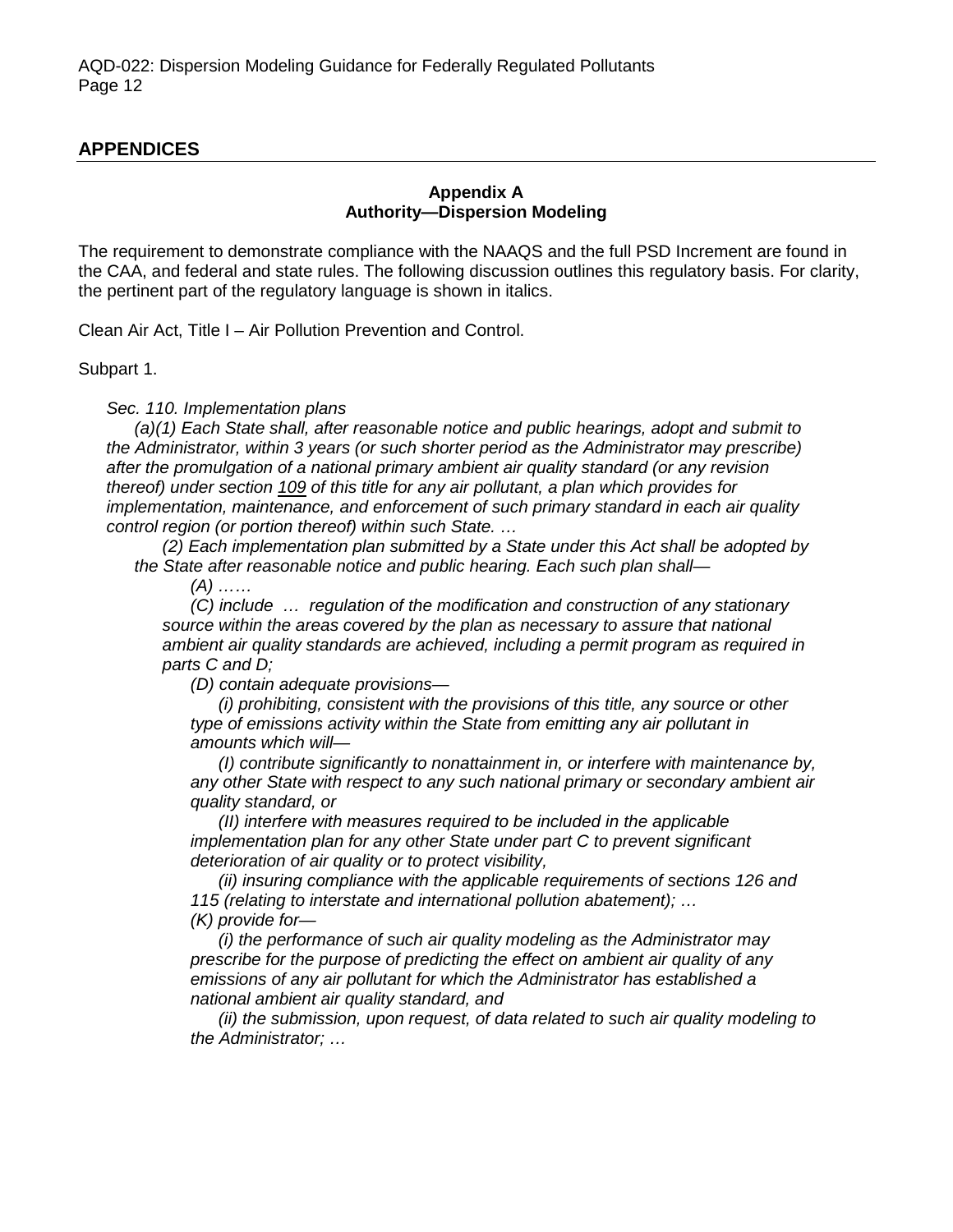*Part C – Prevention of Significant Deterioration of Air Quality*

#### *Sec. 160. Purposes*

*The purposes of this part are as follows:*

*(b) to protect public health and welfare from any actual or potential adverse effect which in the Administrator's judgment may reasonably be anticipate to occur from air pollution or from exposures to pollutants in other media, which pollutants originate as emissions to the ambient air, notwithstanding attainment and maintenance of all national ambient air quality standards; …*

#### *Sec. 161. Plan Requirements*

*In accordance with the policy of section 101(b)(1), each applicable implementation plan shall contain emission limitations and such other measures as may be necessary, as determined under regulations promulgated under this part, to prevent significant deterioration of air quality in each region (or portion thereof) designated pursuant to section 107 as attainment or unclassifiable.*

To this end, states develop implementation plans to prevent significant deterioration of air quality. The requirements for preparation, adoption, and submittal of these implementation plans are in the Code of Federal Regulations, Title 40 – Protection of Environment, Part 51, Section 51.160 (40 CFR 51.160) and Section 51.166 (40 CFR 51.166).

#### *51.160 Legally enforceable procedures.*

*(a) Each plan must set forth legally enforceable procedures that enable the State or local agency to determine whether the construction or modification of a facility, building, structure or installation, or combination of these will result in-- … (2) Interference with attainment or maintenance of a national standard in the State in which the proposed source (or modification) is located or in a neighboring State.*

*(b) Such procedures must include means by which the State or local agency responsible for final decisionmaking on an application for approval to construct or modify will prevent such construction or modification if-- … (2) It will interfere with the attainment or maintenance of a national standard.*

Similarly, Section 51.166 requires State plans to prevent exceedance of air increments and the national standards. The requirements of 40 CFR 51.166 are now part of Michigan Air Pollution Control Rules R 336.2803 (Rule 1803) and R 336.2804 (Rule 1804).

The Michigan Air Pollution Control Rules contain the following requirements to protect the air quality standards.

*R 336.1207 Denial of Permits to Install.*

*Rule 207. (1) The department shall deny an application for a permit to install if, in the judgment of the department, any of the following conditions exist:* 

*(a) The equipment for which the permit is sought will not operate in compliance with the rules of the department or state law.*

*(b) Operation of the equipment for which the permit is sought will interfere with the attainment or maintenance of the air quality standard for any air contaminant (c) The equipment for which the permit is sought will violate the applicable* 

*requirements of the clean air act, as amended, 42 U.S.C. §7401 et seq., …*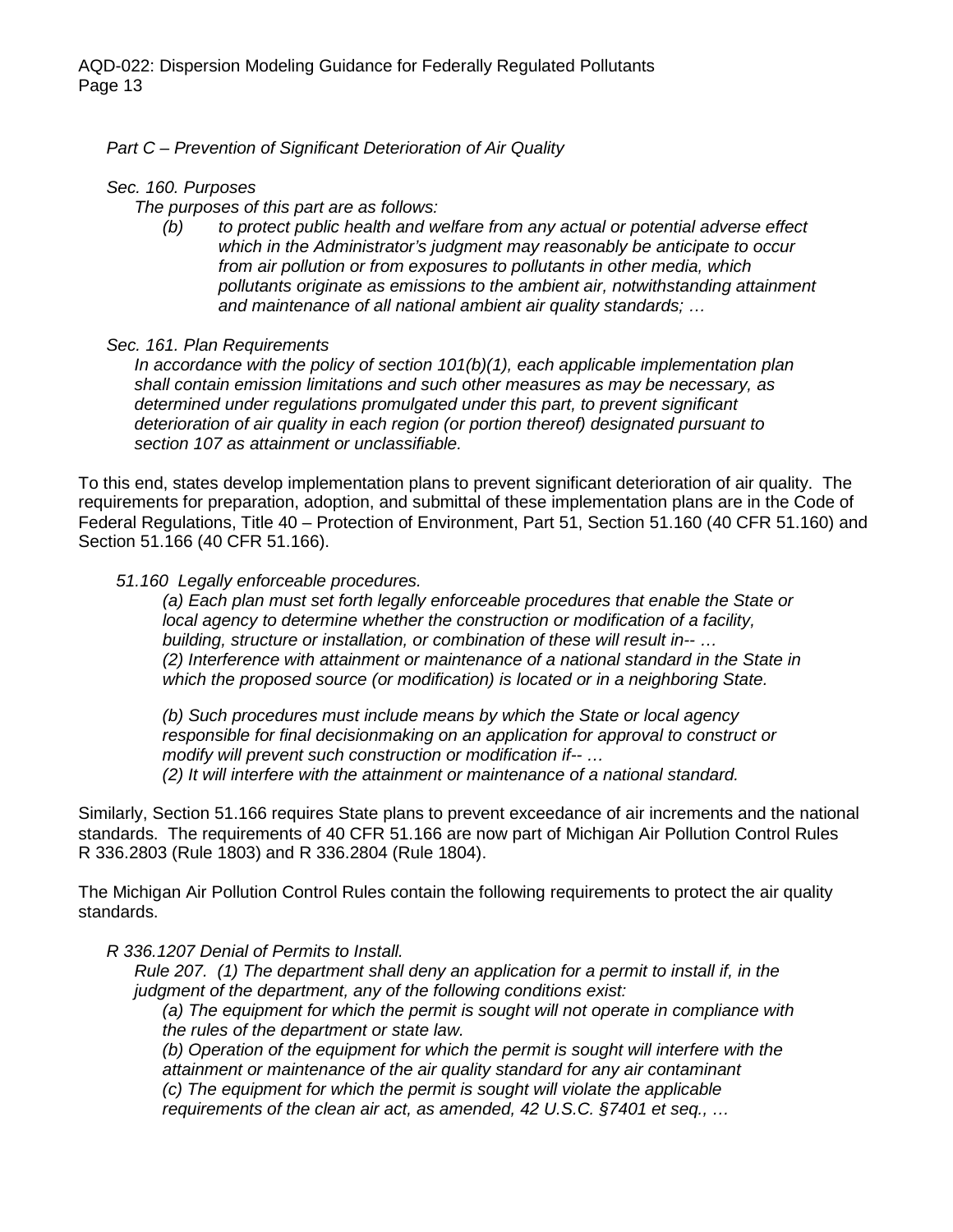*R 336.2811 Source impact analysis.*

*Rule 1811. The owner or operator of the proposed major source or major modification shall demonstrate that allowable emission increases from the proposed major source or major modification, in conjunction with all other applicable emissions increases or reduction, including secondary emissions, shall not cause or contribute to air pollution in violation of either of the following:*

*(a) Any national ambient air quality standard in any air quality control region.*

*(b) Any applicable maximum allowable increase over the baseline concentration in any area.*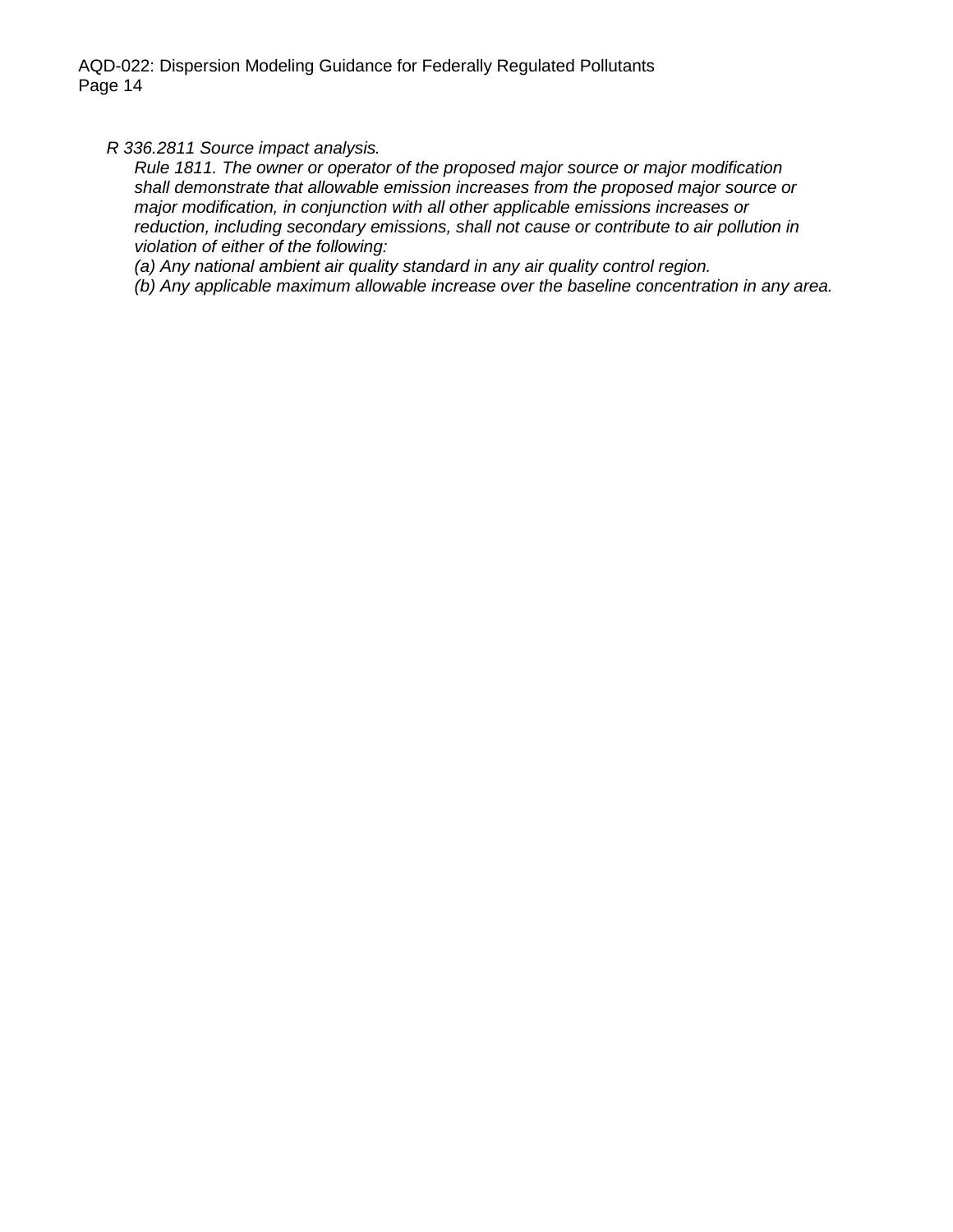#### **Appendix B Modeling Scenario Examples**

The following examples provide different scenarios to demonstrate how the modeling guidance may apply to the situation described. Please note that not all scenarios can be covered within this guidance document, and that those that are presented represent scenarios that are likely to be seen by Permit Section staff in the review of a PTI application. This Policy and Procedure document is intended to be applied on a case-by-case basis, and the examples discussed below do not represent the policy itself, but instead are intended to provide common situations which may be encountered. The AQD has a responsibility to make a determination that the NAAQS and PSD Increment are protected based on the individual application under review. Please contact the AQD if you have questions regarding this guidance document.

## **The following examples represent scenarios where no demonstration (dispersion modeling or a qualitative assessment) would typically be required.**

#### **Example 1:**

(Refer to footnote 1 in Tables 1 and 3)

Facility X is planning to install five pieces of equipment—four boilers and one space heater. The total NO<sub>x</sub> emissions from all five pieces of equipment are 30 tpy. The four boilers contribute 25 tons of the total 30 tons of  $NO<sub>x</sub>$  and meet the stack requirements identified in the tables. The space heater contributes five tons to the project emissions but does not meet the stack requirements identified in the tables. While the total project emissions are 30 tpy for the purposes of evaluating the need to model, the space heater alone generates less than 20% of the total project emissions. The facility should not be required to perform dispersion modeling because the only stack that does not meet the requirements in the table(s) contributes only 16% to the project's emissions.

#### **Example 2:**

(Refer to Minor SER Greenfield)

Applicant proposes to construct a new stationary source at a greenfield site. The potential regulated pollutant emissions associated with the new source are less than the applicable SERs. Therefore, the requirement to submit a demonstration would not typically apply to the project, and the criteria in Tables 1 through 3 would not apply.

#### **Example 3:**

(Refer to Minor SER Modification)

Facility X is currently classified as an existing minor source. The facility proposes to add a new fuel for an existing boiler at the facility. The facility-wide pre-project allowable emissions for all regulated pollutants are below the applicable SERs. The new fuel is lower emitting for all pollutants on a short term and annual basis, and the post-project facility-wide allowable regulated pollutant emissions remain below the applicable SERs. Therefore, the requirement to submit a demonstration would not typically apply to the project, and the criteria in Tables 1 through 3 would not apply.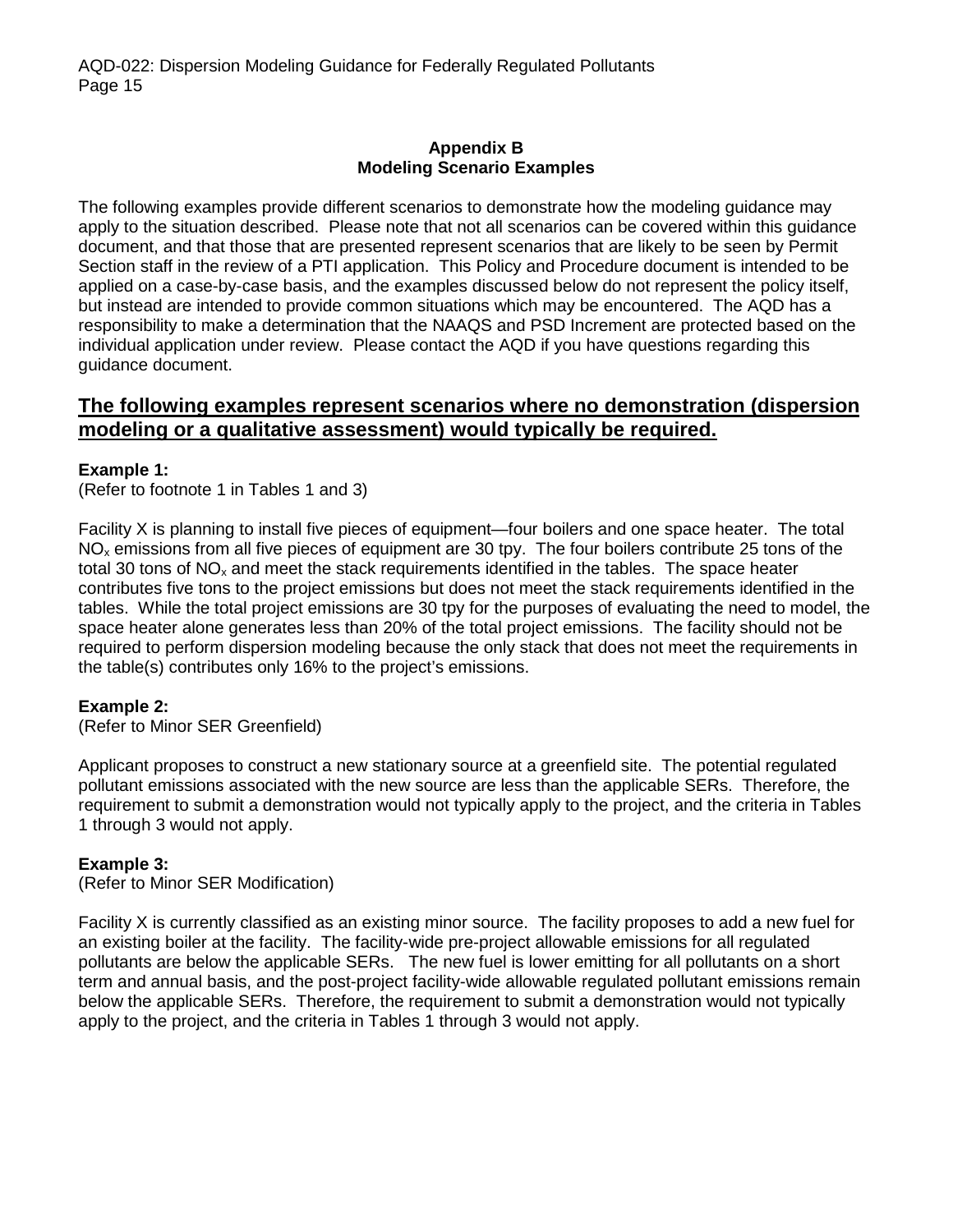### **Example 4:**

(Refer to Minor SER Modification of Non-Major Pollutant)

Facility X is currently classified as an existing major source because allowable volatile organic compounds (VOC) emissions are above the major source threshold. Facility-wide pre-project allowable emissions of all other regulated pollutants are below the applicable SERs. The facility proposes to install a new coating line that includes a gas-fired drying oven. With the exception of VOCs, the post-project allowable emissions for all regulated pollutants from the facility remain below the applicable SERs. Under this scenario, the applicant is not required to meet either the applicable Tables 1 through 3 requirements or submit a demonstration for any of the regulated pollutants associated with the project, since VOC emissions are not typically subject to modeling requirements and the allowable emissions of all other regulated pollutants remain less than the SERs.

## **Example 5:**

(Refer to footnote 1 in Tables 1 and 3)

Facility X is classified as an existing major source. Facility-wide pre-project allowable regulated pollutant emissions are all above the applicable SERs. The facility proposes to install five pieces of equipment – four boilers and one space heater. The potential  $NO<sub>x</sub>$  emissions from all five pieces of equipment are 30 tpy. The four boilers contribute 25 tons of the total 30 tons and meet the stack requirements identified in the tables. The space heater contributes five tons to the project emissions but does not meet the stack requirements identified in the tables. However, because the space heater alone generates less than 20% of the total project emissions, the project is still deemed to meet the Table 1 and 3 requirements and the space heater does not have to meet the stack requirements in the tables.

## **Example 6:**

Facility X, which is comprised of five natural gas-fired combustion turbines used to generate electricity, is classified as an existing major source with allowable CO and  $NO<sub>x</sub>$  emissions above the major source threshold (250 tpy). EUTURBINE5 is currently used as a peaking unit limited to 500 hours of operation per year with a current PTE for CO of 50 lbs/hr (without a limit in the permit), and PTI limits for  $NO<sub>x</sub>$  of 50 lbs/hr and 12.5 tpy. Facility X proposes to increase the allowable operating hours of EUTURBINE5 to 1,400 hours per year and increase the  $NO<sub>x</sub>$  emission limit to 35 tpy which is less than the SER. The PTE for CO will also be 35 tpy which is less than the applicable SER. Because there is no increase in potential or allowable hourly emissions of the regulated NSR pollutant, and project emissions are less than the SER, the requirement to submit a demonstration would not typically apply to the project, and the criteria in Tables 1 through 3 would not apply.

#### **Example 7:**

Facility X operates a coal fired furnace. The facility is an existing major source for  $SO_2$  and  $NO_x$ . The facility proposes to convert the same furnace from coal to natural gas, exclusively. Because this project is designed to replace the use of coal or high sulfur oil, the requirement to submit a demonstration would not typically apply to the project, and the criteria in Tables 1 through 3 would not apply.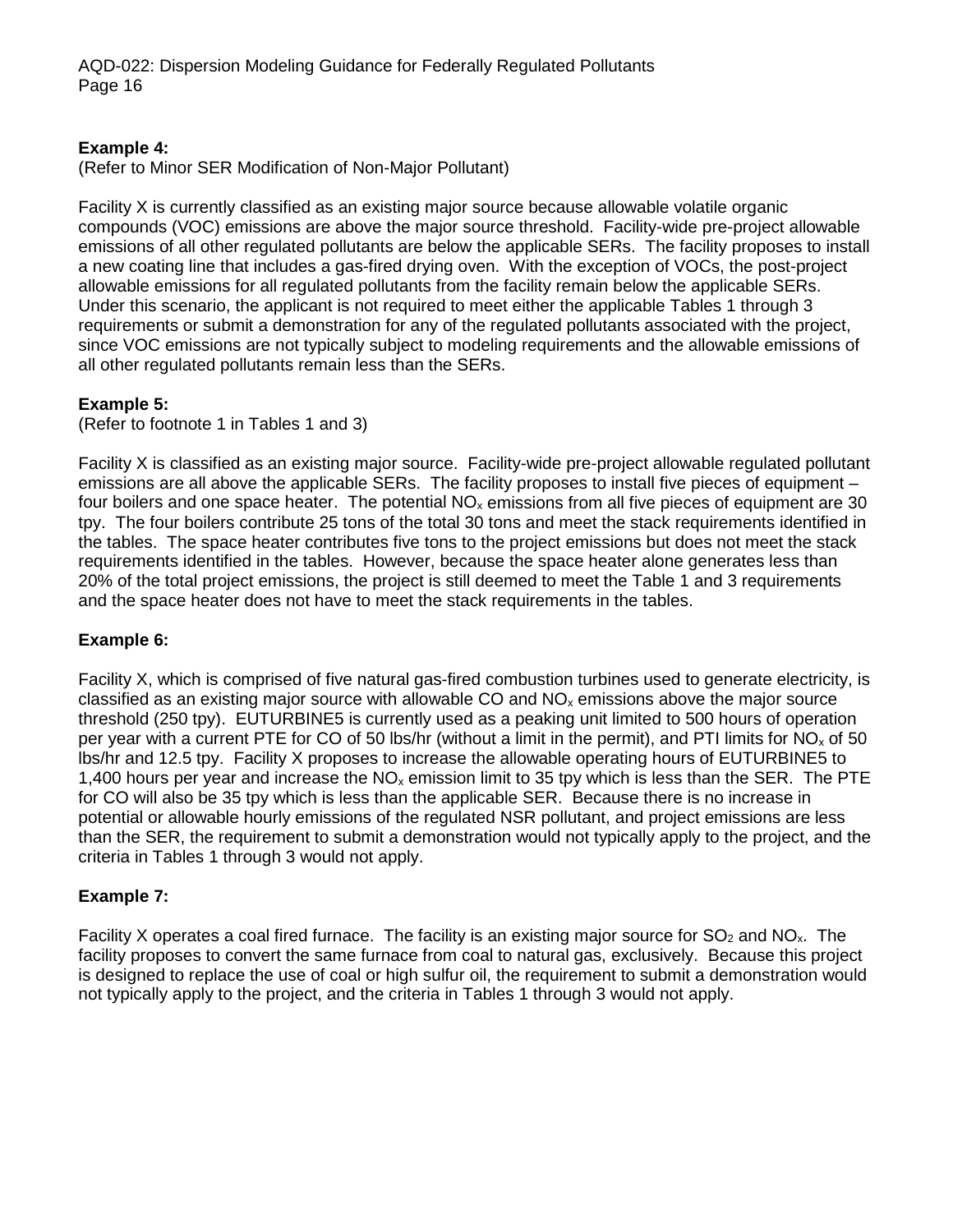#### **Example 8:**

Facility X is an existing foundry that is proposing to replace a wet collector on their sand system with a baghouse (the project). The baghouse has a higher control efficiency than the existing wet collector and will therefore reduce the particulate emissions from this process to less than the applicable SERs. Since the existing control device is being replaced with a new more efficient control device, and the project emissions are less than the applicable SERs, the requirement to submit a demonstration would not typically apply to the project, and the criteria in Tables 1 through 3 would not apply.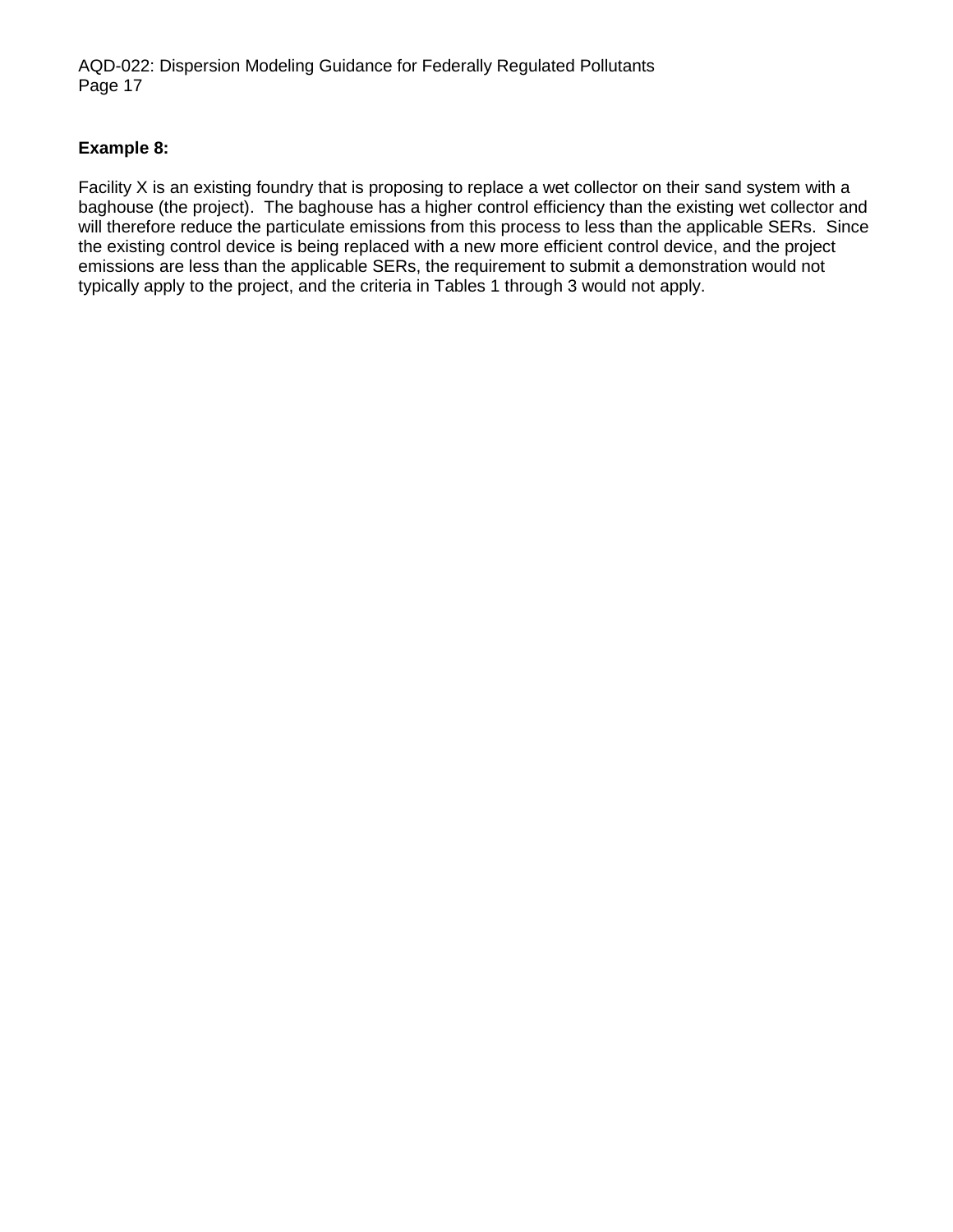## **The following examples represent scenarios where a demonstration may be required.**

### **Example 9:**

(Refer to Minor SER Modification at an Existing Minor Source)

Facility X is currently classified as an existing minor source. The facility-wide pre-project allowable emissions of all regulated pollutants are below the applicable SERs. The facility proposes to install a new natural gas-fired boiler. The new boiler has a potential to emit regulated pollutants less than the applicable SERs. However, facility-wide post-project emissions of  $NO<sub>x</sub>$  will now be above the SER (though less than the major source threshold). Under this scenario, the applicant must either meet the applicable Tables 1 through 3 requirements or submit a demonstration for  $NO<sub>x</sub>$ . Modeling of those regulated pollutants whose facility-wide post-project emissions remain less than the SERs would not typically be required.

#### **Example 10:**

(Refer to Minor SER Modification at an Existing Minor Source)

Facility X is currently classified as an existing minor source with allowable  $NO<sub>x</sub>$  emissions of 249 tpy. The facility proposes to install a new natural gas-fired boiler that will have a potential to emit for  $NO<sub>x</sub>$  less than the SER (40 tpy). The resultant facility-wide potential to emit for  $NO_x$  is now above the major source threshold. Although the project is not subject to PSD review, the applicant must either meet the applicable Tables 1 through 3 requirements or submit a demonstration for  $NO<sub>x</sub>$  and any other regulated pollutants for which the facility-wide post-project emissions are now greater than the SERs. Modeling of those regulated pollutants whose facility-wide post-project emissions remain less than the SERs would not typically be required.

#### **Example 11:**

(Refer to Minor SER Modification at an Existing Major Source)

Facility X is currently classified as an existing major source with allowable VOC emissions above the major source threshold (250 tpy) and allowable emissions of all other regulated pollutants below the applicable SERs. The facility proposes to install a new coating line that includes a gas-fired drying oven. With the exception of VOCs and NO<sub>x</sub>, facility-wide post-project allowable emissions of all regulated pollutants remain below the SERs. Under this scenario, the applicant must either meet the applicable Tables 1 through 3 requirements or submit a demonstration for the  $NO<sub>x</sub>$  emissions. Modeling of those regulated pollutants whose facility-wide post-project emissions remain less than the SERs would not typically be required.

#### **Example 12:**

(Refer to Minor SER Modification at an Existing Major Source)

Facility X, which is comprised of various pieces of process equipment including fuel oil-fired boilers, is classified as an existing major source with allowable  $SO<sub>2</sub>$  and  $NO<sub>x</sub>$  emissions above the major source threshold (250 tpy). The facility proposes to install one new natural gas-fired boiler and retire all existing fuel oil-fired boilers as part of the project. Potential emissions of all regulated pollutants due to the project are less than the applicable SERs. Under this scenario, the applicant must either meet the applicable Tables 1 through 3 requirements or submit a demonstration for  $NO_x$  and  $SO_2$  emissions.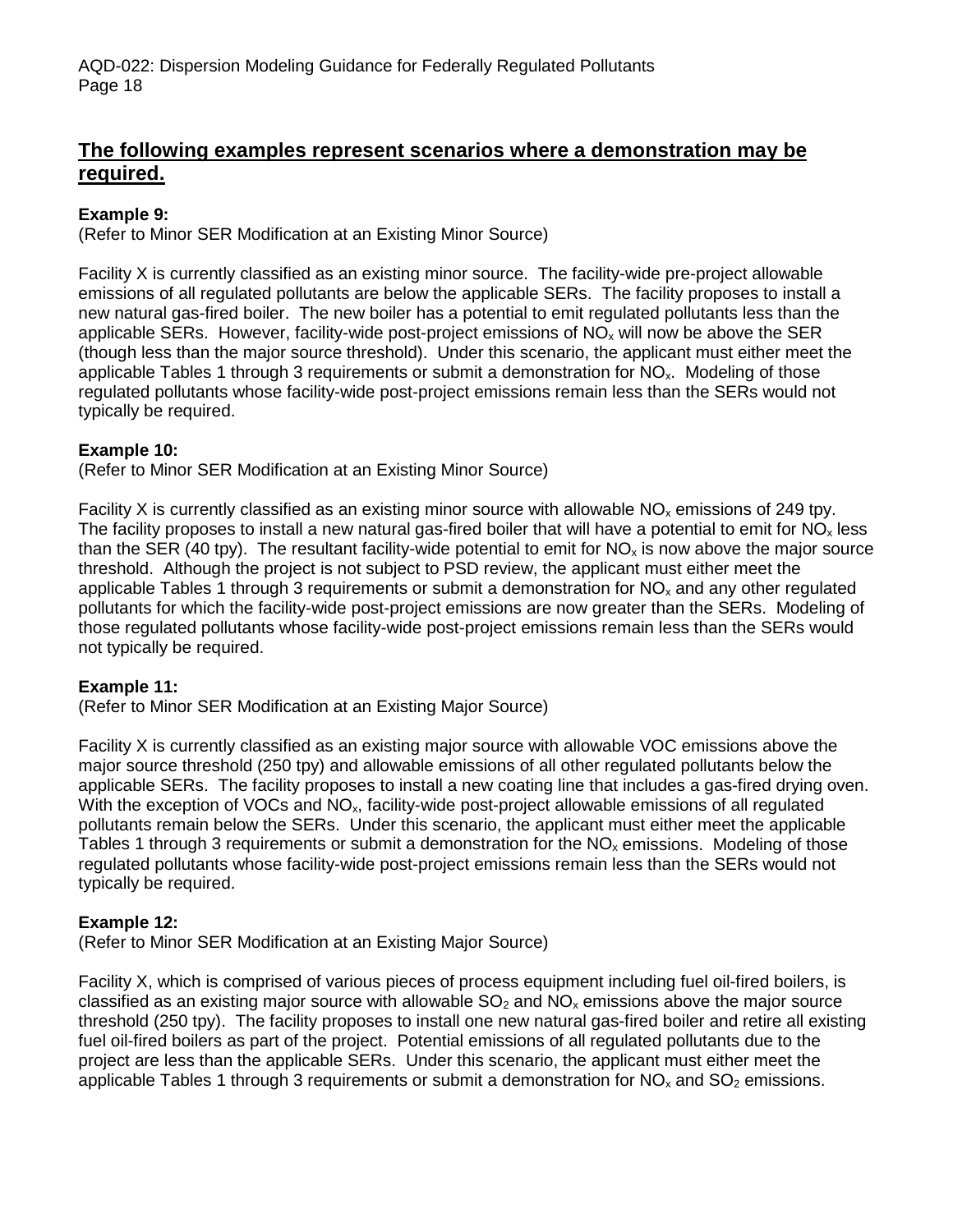#### **Example 13:**

(Refer to Tables 1 through 3)

Facility X is currently classified as an existing major source. Facility-wide pre-project allowable regulated pollutant emissions are all above the applicable SERs. The facility proposes to install emissions controls on three existing boilers, and the post-project allowable regulated pollutant emissions from the boilers will remain greater than the SERs. The project is not subject to PSD review because there is no net emissions increase for the project. While the emission controls will result in emission reductions, the controls are expected to lower flue gas temperatures and entail additional material handling operations at the facility. Under this scenario, a demonstration is required because the allowable emissions from the existing boilers and new material handling operations are greater than one or more of the SERs. Additionally, with the change in flue gas temperature, the air dispersion characteristics of the flue gas have changed potentially altering the maximum impact.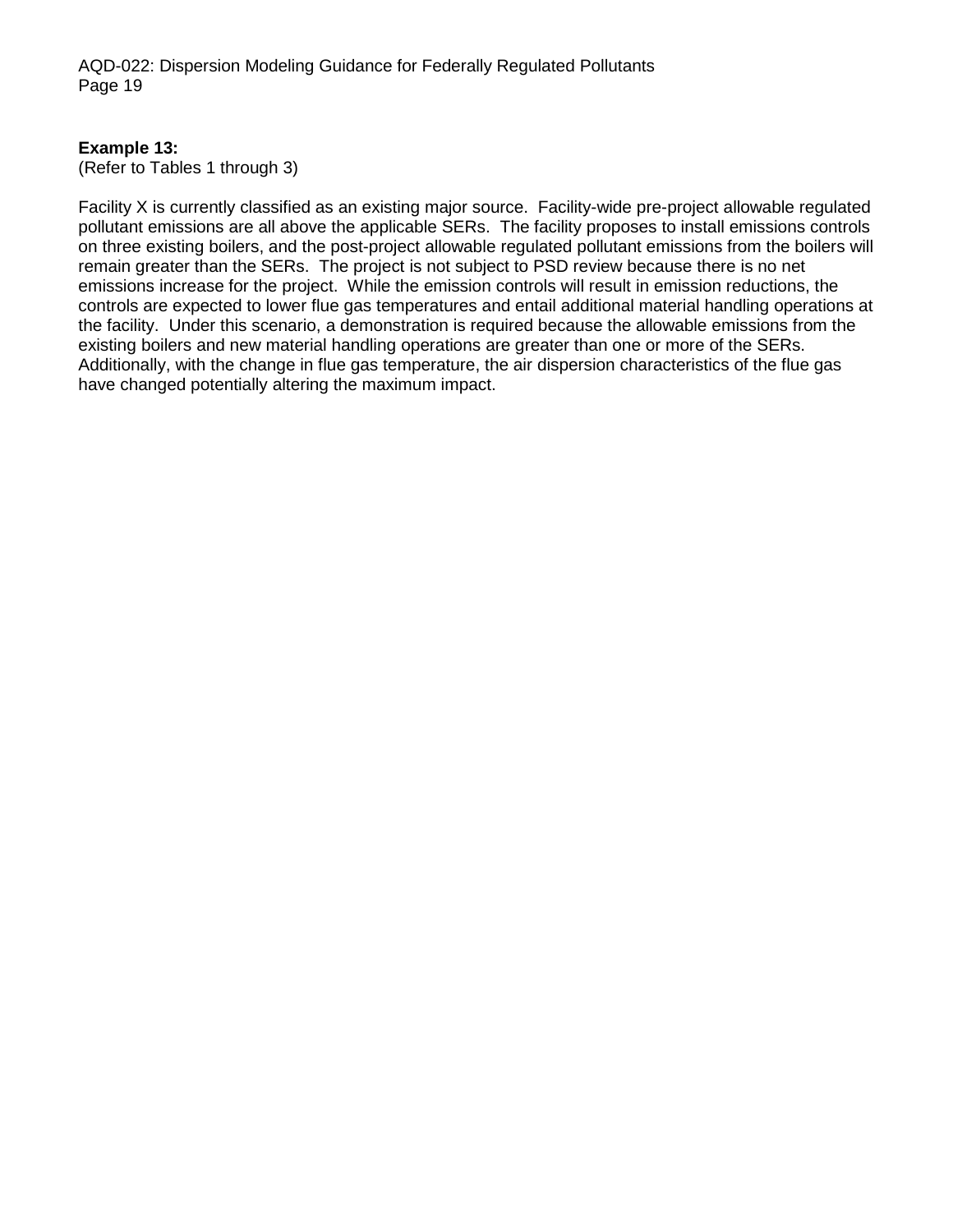## **The following examples represent scenarios where dispersion modeling would be required unless the applicant receives prior approval from the AQD that a qualitative analysis is acceptable.**

### **Example 14:**

(Refer to Exceptions to the Policy)

Facility X is an existing minor source and submits a permit application to add a new fuel for an existing boiler at their facility. The new fuel is lower emitting for all pollutants on a short term and annual basis. The current configuration at the facility is two stacks; the new configuration is one *shorter* stack. No new standards have been promulgated. Although the emissions will have decreased after the project, since the dispersion characteristics have been altered, modeling would be required to demonstrate that the regulated pollutant emissions will meet the applicable NAAQS and PSD Increment for this scenario.

#### **Example 15:**

(Refer to Tables 1 through 3)

Facility X is an existing PSD source that has boilers, coating lines, and numerous other pieces of process equipment. Facility X has two buildings which make up the stationary source. One building is located across the street from the main building. Facility X wants to install two new boilers in the building that is located across the street. The new boilers will each have an exhaust stack, but the stacks will be shorter than the stacks for the existing boilers which are located in the main building. The new boilers will burn a cleaner fuel which will generate lower emissions than the existing boilers, both on a short-term and long-term basis. Overall, the emissions will decrease from the stationary source, but the project (installing two new boilers) has emissions greater than the applicable SER. No new standards have been promulgated. In this scenario, modeling would be required. Although the overall emissions are decreasing from the stationary source (through netting), the emissions from the project (installing two new boilers) are above the SER, the new boiler stacks are shorter than the existing boiler stacks, and the new boilers are located in a different building than the existing boilers even though it is within the same stationary source.

#### **Example 16:**

(Refer to Minor SER Modification at an Existing Minor Source)

Facility X, which is an engine test cell facility, is currently classified as an existing minor source. The facility proposes to install a new engine test cell that will have its own dedicated exhaust stack (the "project"). The facility-wide pre-project allowable emissions of all regulated pollutants that may be emitted from the existing engine test cells are above the applicable SERs. The emissions increase of one or more regulated pollutants associated with the project are greater than the applicable SERs. Since the project involves the installation of new equipment with emission increases greater than the applicable SERs for the regulated pollutants along with a new exhaust stack that has not been evaluated previously, the applicant must submit dispersion modeling for those regulated pollutants whose project emissions are greater than the SERs, unless the applicant has received prior approval from the AQD that a qualitative assessment is appropriate (refer to page 5). Modeling of those regulated pollutants whose facility-wide post-project emissions are less than the SERs would not typically be required.